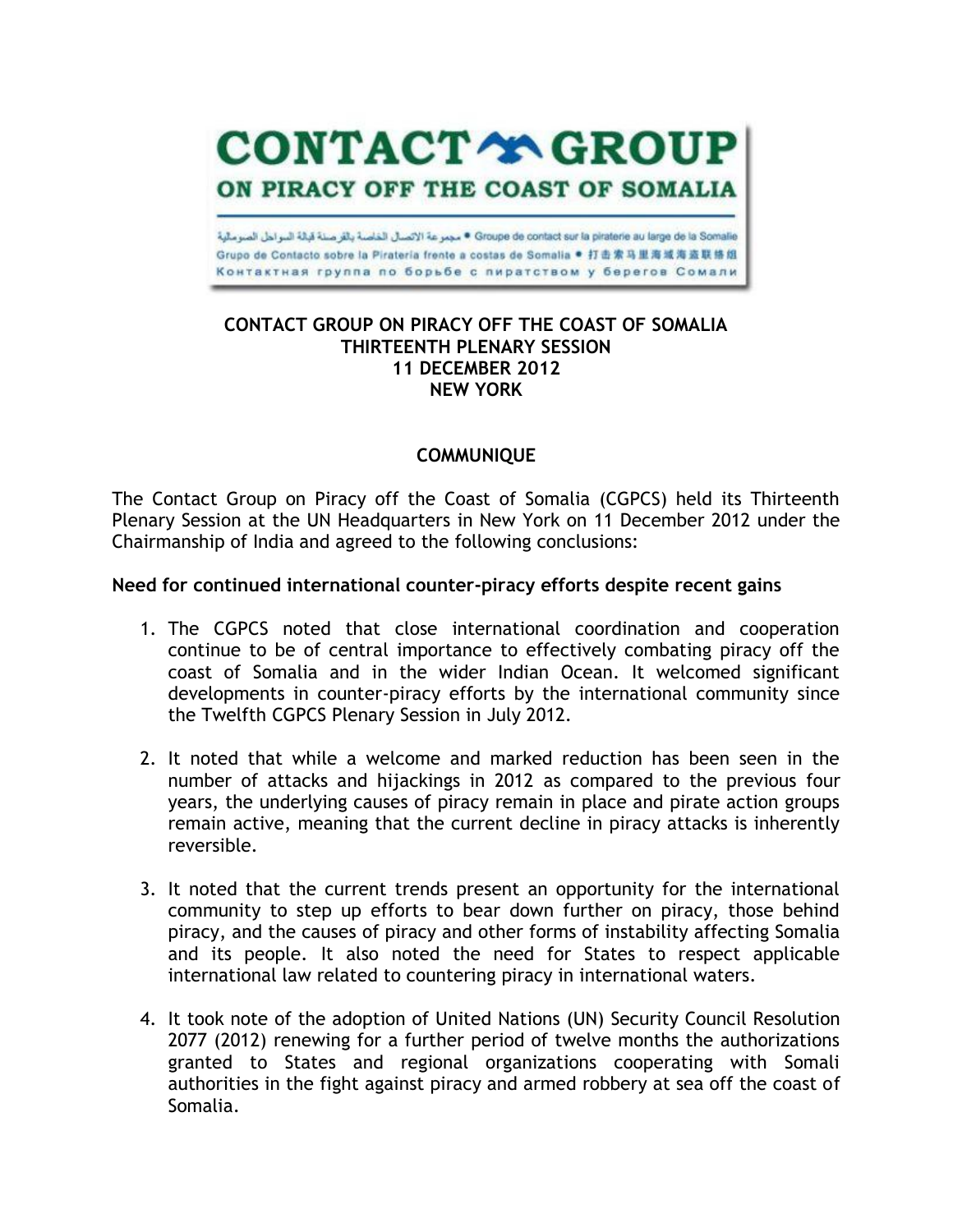- 5. It welcomed the Security Council's Open Debate on Maritime Piracy held on 19 November, 2012 under the chairmanship of India and the Presidential Statement issued thereafter which *inter alia* expressed serious concern at the continuing violence employed by pirates against seafarers and stressed the need for greater cooperation between all stakeholders including States, relevant organizations, and private sector for the prosecution of pirates as well as for the liberation of seafarers from the captivity of pirates.
- 6. The CGPCS also underlined the primary responsibility of the Somali authorities in the fight against piracy and armed robbery at sea off the coast of Somalia, and noted the continuing counter-piracy activities of the Federal Republic of Somalia and the regional authorities. It noted the Memorandum of Understanding of the Inter-Governmental Authority on Development (IGAD) Joint Committee for the Grand Stabilization Plan for South Central Somalia. It called on the international community to move swiftly to support the Somali authorities so that they can finally provide the security and peace dividends that Somalis deserve. It welcomed Somalia's commitment to combat piracy, as stated in the Programme endorsed by its Parliament on 13 November 2012 and called on the Somali authorities to elaborate a maritime security strategy to facilitate close cooperation with the international community to disrupt and counter pirate activity.
- 7. As emphasized in several UN Security Council resolutions, the CGPCS reiterated the importance of an early declaration of an Exclusive Economic Zone off the coast of Somalia, in accordance with the 1982 UN Convention of the Law of the Sea, which will promote the effective governance of waters off the coast of Somalia.

## **Support for the victims of piracy**

- 8. The CGPCS strongly condemned the continuing practice of hostage-taking by pirates operating off the coast of Somalia and expressed serious concern at the inhuman conditions hostages face in captivity, the adverse impact on their families, and called for the immediate release of all seafarers being held hostage by Somali pirates.
- 9. It also called on the concerned flag States, whose ships continue to be held hostage by Somali pirates, to actively engage with concerned ship owners in order to ensure that appropriate attention is paid to the welfare of the seafarers in captivity and for their expeditious release.
- 10.It drew attention to the extreme case of MV ICEBERG 1 hijacked on 29 March 2010, whose crew members have spent close to 1000 days in the captivity of pirates, emphasizing the need for all the stakeholders, including ship owners,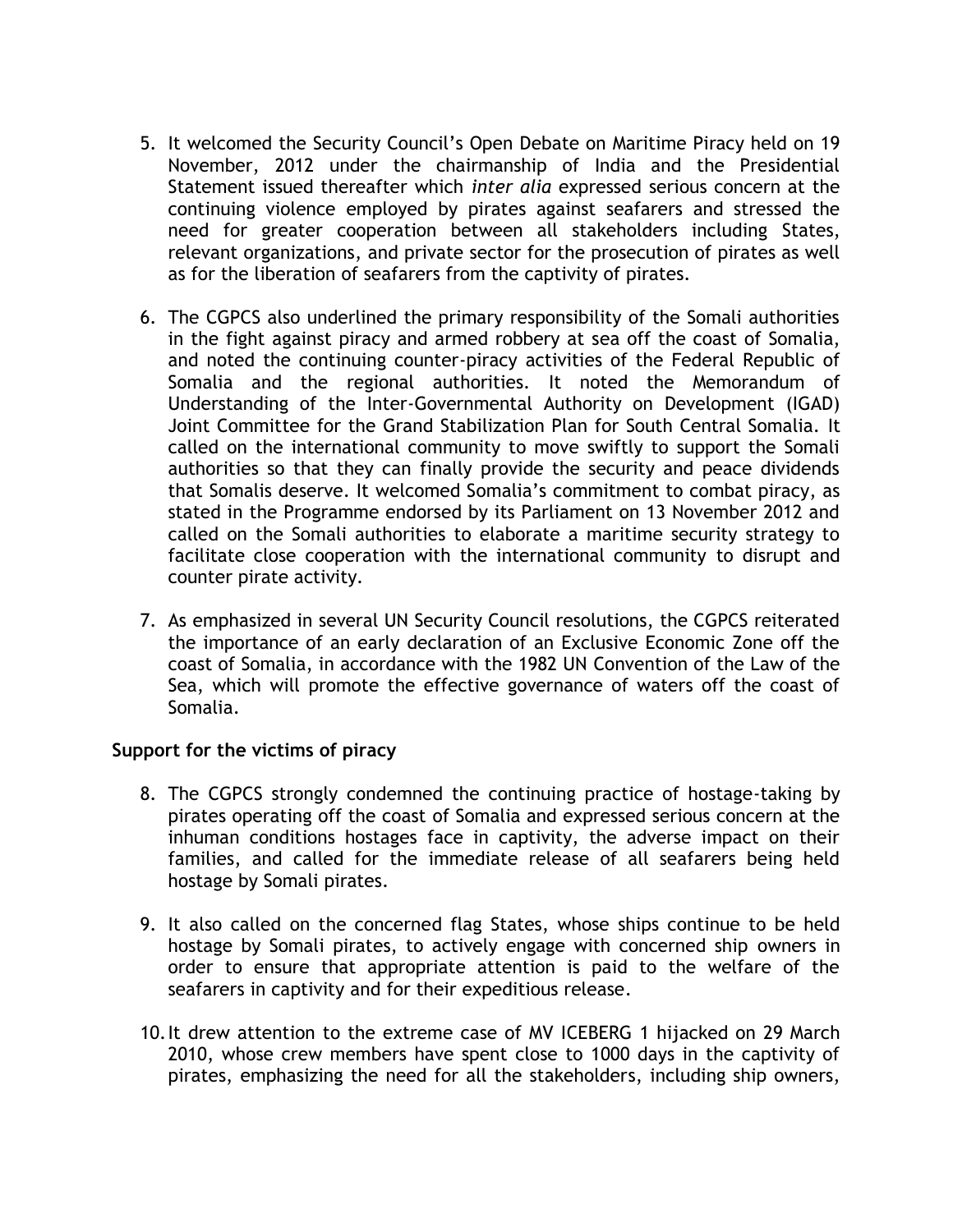flag State, ship owner State, seafarers' State, the Government of Somalia, the UN and the industry to work together to find a solution for their early release.

- 11.It also welcomed the efforts of Working Group (WG) 3 to analyze applicable clauses and implications of existing international conventions, agreements and guidelines to protect the rights of piracy victims. It noted the ongoing discussions in WG 3 on making draft guidelines for assisting victims or potential victims of piracy with a contribution of States, industry, the International Maritime Organization (IMO) and the International Labour Organization (ILO), among others.
- 12.The CGPCS appreciated the Hostage Support Programme being jointly implemented by the UN Political Office for Somalia (UNPOS) and UN Office on Drugs and Crime (UNODC), with funding from the Trust Fund to Support Initiatives of States Countering Piracy off the Coast of Somalia, for tracking and monitoring those held hostage by Somali pirates, delivering humanitarian support if possible, and repatriating those abandoned on shore in Somalia.

## **Operational activities and their coordination**

- 13.The CGPCS underlined the need for present levels of operational activity, coordination and force generation to be maintained in order to bear down further on pirate activity and consolidate recent gains.
- 14.It welcomed the regular update from the co-chairs of the Shared Awareness and De-Confliction Mechanism (SHADE) on operational naval coordination and encouraged its positive work to continue.
- 15.It encouraged all CGPCS governments to continue their support of international naval operations in the Gulf of Aden and the Indian Ocean.
- 16.It underlined again the importance of full adherence to Best Management Practices Version 4 (BMP4) as the first and most effective line of selfprotection.
- 17.The CGPCS noted the adoption by the IMO of revised interim guidance to ship owners, ship operators, and ship masters on the use of Privately Contracted Armed Security Personnel (PCASP) on board ships in the high risk area, as well as the revised interim recommendations for flag States, port States and coastal States regarding the use of PCASP on board ships in the high risk area, and the interim guidelines to private maritime security companies providing PCASP on board ships in the high risk area.
- 18.The CGPCS encouraged flag States and port States to further consider the development of safety and security measures onboard vessels, including regulations for the deployment of PCASP on board ships, through a consultative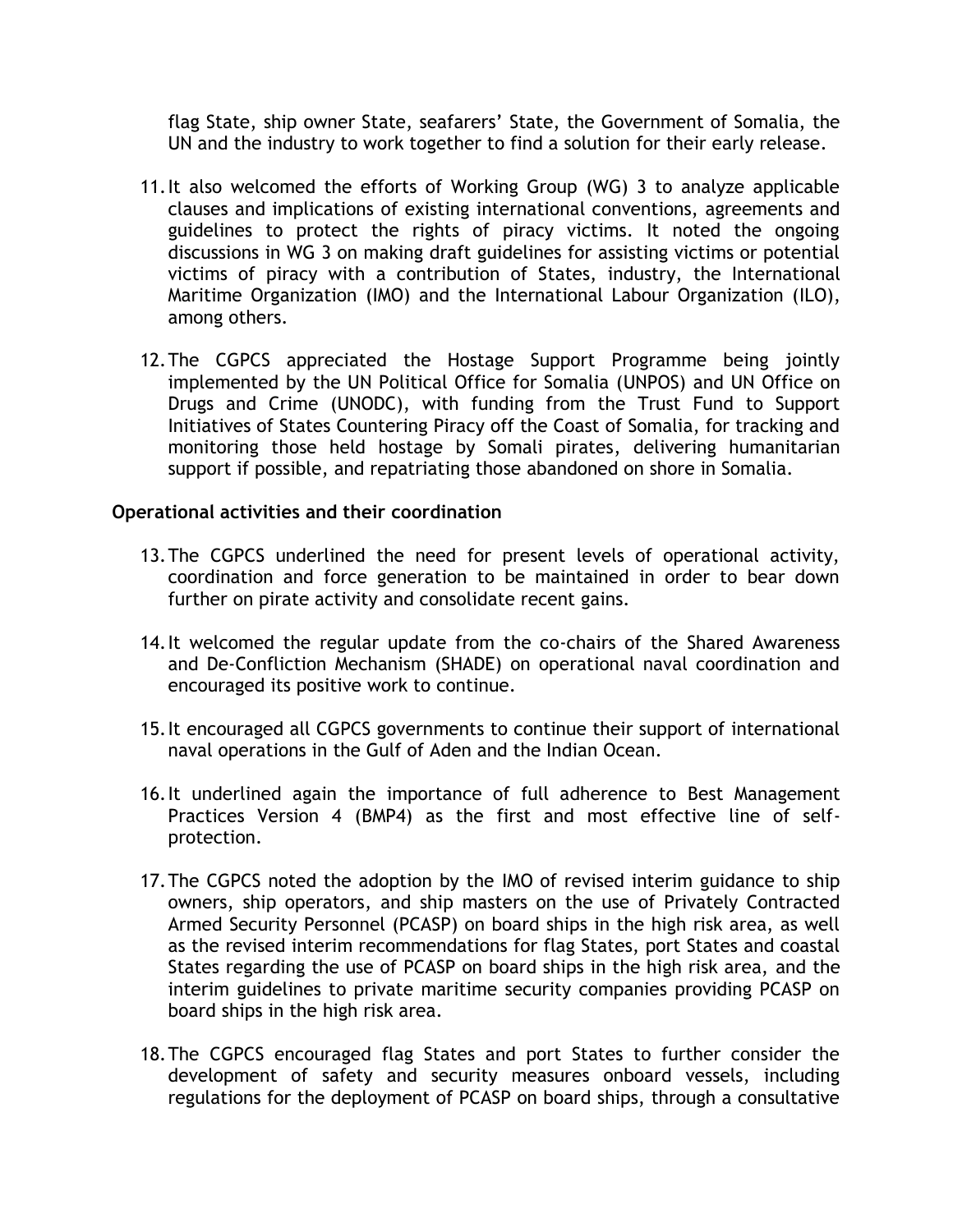process, in close collaboration with the IMO's Maritime Safety Committee and the International Organization for Standardization (ISO).

- 19.The CGPCS noted that an *Ad Hoc* Meeting on PCASP was held with the participation of 24 countries, the IMO, and NATO in Washington D.C. on 12 September 2012, where different viewpoints on issues such as the legality of jurisdiction in cases of incidents related to use of PCASP, use of force by PCASP, standard protocols for PCASP, and the wide variation in coastal States' laws for transport of arms by PCASP were expressed. The WG 2 Chair subsequently agreed to undertake a full examination of all legal issues relevant to the use of PCASP in order to identify and prioritize – as a matter of urgency – areas of action.
- 20.It noted the proposed meeting of a sub-group of WG 3 on 15 January 2013 in London which will include interested Member States and representatives of the insurance and maritime industry to further discuss the issue of the review of existing boundaries of the High Risk Area on an objective and transparent basis taking into account actual incidents of piracy.

# **Regional capability development**

- 21.The CGPCS endorsed the significant work undertaken by WG 1 since the twelfth plenary meeting in revitalising the support and coordination of regional capability development, in particular a new web-based platform created with the support of Oceans Beyond Piracy, and the Capacity Building Coordination Group (CBCG) to ensure the platform's ongoing sustainability.
- 22.It encouraged all participants to continue to share and update information on regional capability needs and activities in the Capacity Building Coordination Platform (CBCP) [\(http://wg1.oceansbeyondpiracy.org\)](http://wg1.oceansbeyondpiracy.org/) to maximise transparency among participants of regional capacity-building activities and ensure an up to date picture of regional capability development.
- 23.It welcomed and noted with appreciation the valuable contribution of Oceans Beyond Piracy in supporting both the development of the CBCP and ensuring the platform's ongoing sustainability.
- 24.It welcomed the agreement of partners from various UN agencies, the EU, AU, NATO, IOC, IGAD and TRADE to form a CBCG to facilitate coordination of regional capability development by WG 1, and and noted the intention to hold two meetings of the CBCG prior to the next WG 1 meeting to maintain the positive momentum already generated.
- 25.It welcomed the positive progress being made in developing regional maritime security and judicial capabilities, and encouraged all participants to maintain positive support for such endeavours.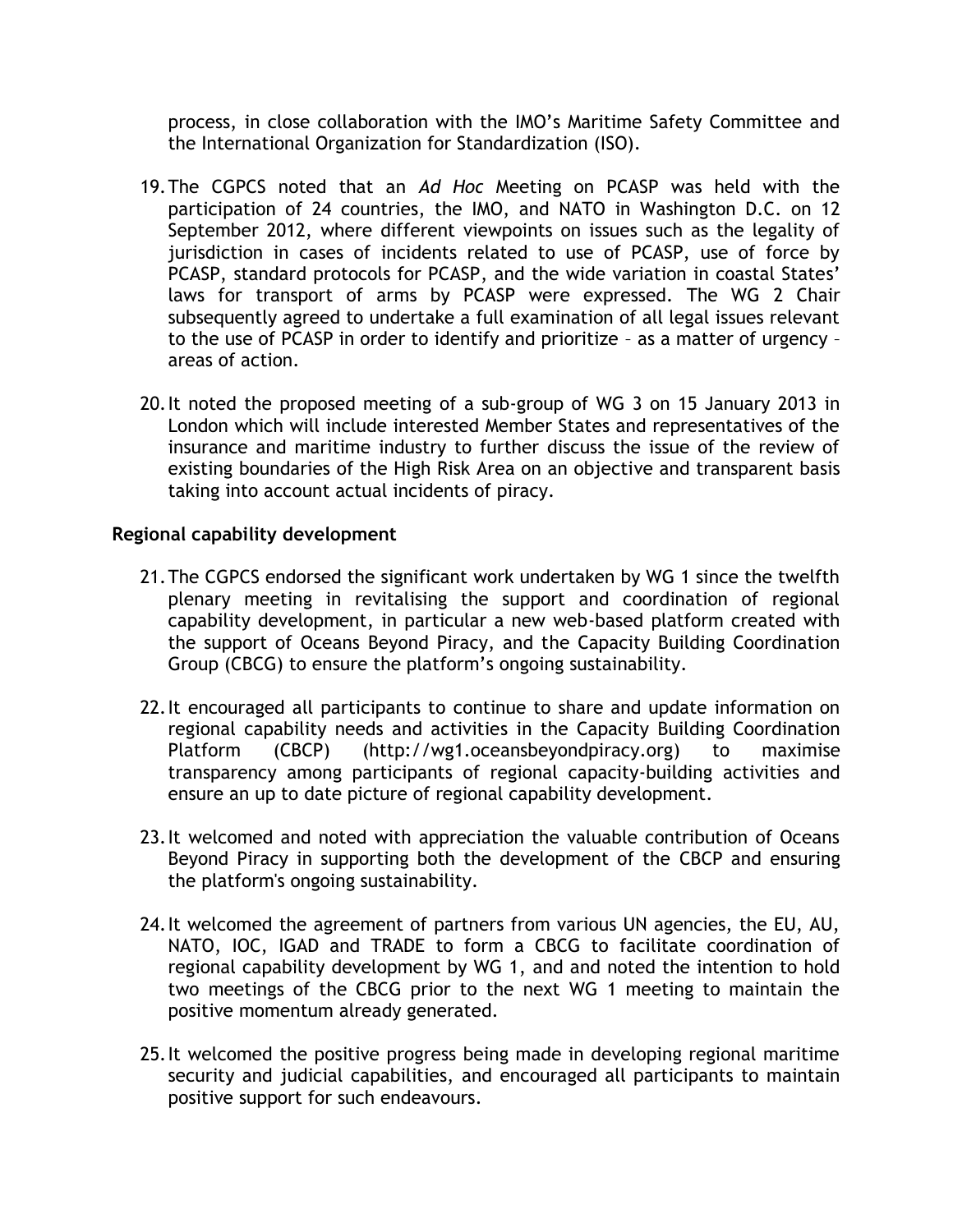- 26.It called on those implementing regional capacity-building activity to coordinate effectively, to avoid to the maximum extent possible any duplication of efforts, and to address all current issues requiring de-confliction as a matter of urgency.
- 27.It reiterated the need to ensure sufficient focus on the development of comprehensive support to the Somali government following the end of the transition, in the framework of a Somali-owned strategy, an observation echoed by the pilot meeting of the CBCG, and welcomed the UN's activities to train prosecutors and judges, notably in Mogadishu and in the region. It noted developing plans for the establishment of maritime security and coastguard capability in Somalia and encouraged swift and coordinated progress in development of such plans.
- 28.The CGPCS noted a presentation by Greece on the activities of the NATO Maritime Interdiction Operation Training Center and reiterated its support for this and similar training activities.

#### **Progress on legal issues**

- 29.The CGPCS welcomed the continued efforts of WG 2 to provide legal guidance on all issues related to the fight against piracy, including with a view to ensure the prosecution of suspected pirates in accordance with international standards. Noting that 1179 individuals are currently being prosecuted or have been prosecuted for piracy in 21 countries around the world, it welcomed the progress in the number of prosecutions undertaken against suspected pirates at a national level.
- 30.The CGPCS encouraged the Somali authorities to pass a complete set of counter-piracy laws without further delay, with a view to ensuring the effective prosecution of suspected pirates and those associated with piracy attacks off the coast of Somalia. It remains strongly committed to supporting them in this endeavour.
- 31.It welcomed the new publicly accessible the United Nations Interregional Crime and Justice Research (UNICRI) Database on Court Decisions and Related Matters on piracy decisions at the global level, and encouraged States to contribute to the database.
- 32.It supported the continued implementation of the Post Trial Transfer system and the progress in the UNODC Piracy Prisoner Transfer Programme (PPTP) and noted the need for continued support for capacity building in the field.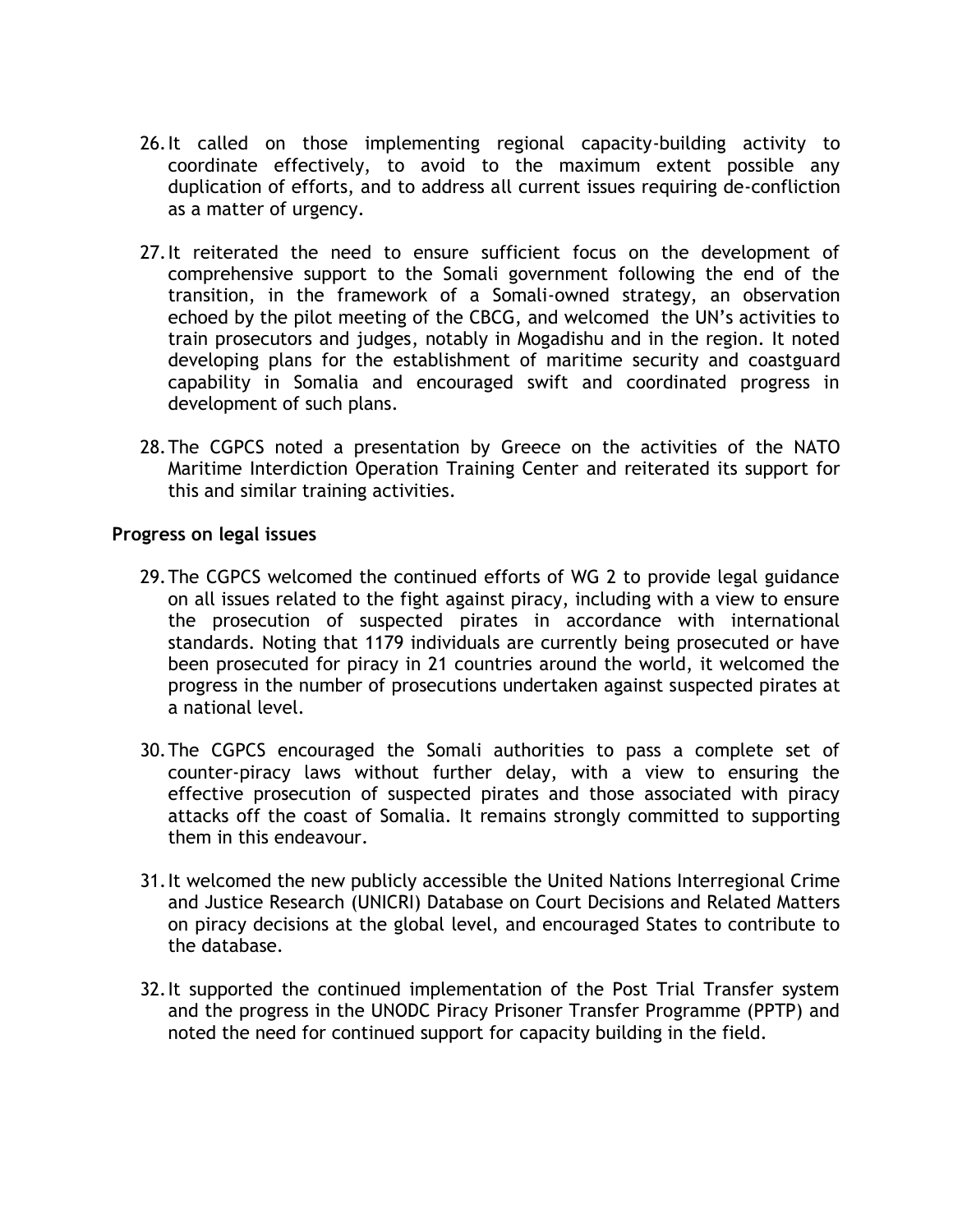- 33.It encouraged WG 2 to develop best practices for ensuring the protection of human rights during the detention and prosecution of suspected pirates, including with regard to juveniles.
- 34.The CGPCS recognized the need to strengthen the mechanisms of prosecution of pirates apprehended off the coast of Somalia and reiterated the urgent need to investigate and prosecute not only suspects captured at sea, but also anyone, who incites or intentionally facilitates piracy operations, including key figures of criminal networks involved in piracy who illicitly plan, organize, facilitate or finance and profit from such attacks. It called upon the UN Security Council to keep under review the possibility of applying targeted sanctions against such individuals or entities if they meet the listing criteria set out in paragraph 8 of Resolution 1844 (2008).
- 35.The CGPCS noted the concern expressed by the maritime industry that any sanction measures leading to the prevention of ransom payments could adversely affect the welfare, security and release of seafarers who are held hostage.

## **Information sharing to prosecute chief pirates and financiers**

36.The CGPCS noted with satisfaction that the work of WG 5 on establishing Key Principles on Information Sharing amongst national authorities and with international organizations and the private sector was advancing well and urged WG 5 to complete this work expeditiously. The CGPCS welcomed the recommendation to designate or establish National Single Points of Contact to ease relations with the shipping industry and, noting that INTERPOL had been confirmed as the "International Single Point of Contact" with industry, urged further development of its coordination role in Post Release Investigations, including through the increasing relevance of the Global Database on Maritime Piracy.

## **Disrupting financial flows and piracy networks**

- 37.The CGPCS welcomed the progress of the joint UNODC-World Bank-INTERPOL study on illicit financial flows linked to piracy off the Coast of Somalia, which was presented to WG 5 on 9 November 2012. It looked forward to receiving the detailed findings of the first leg of the project in early 2013 and urged the donor community to ensure the full funding of the second leg that will be centered on building financial culture and surveillance capacity in the area.
- 38.It noted the importance of ongoing work to tackle piracy networks, in particular the leaders, financers and enablers of piracy. To this end, the CGPCS noted a report from the Chair of the International Task Force on Piracy Ransoms and tasked the relevant Working Groups to examine its recommendations.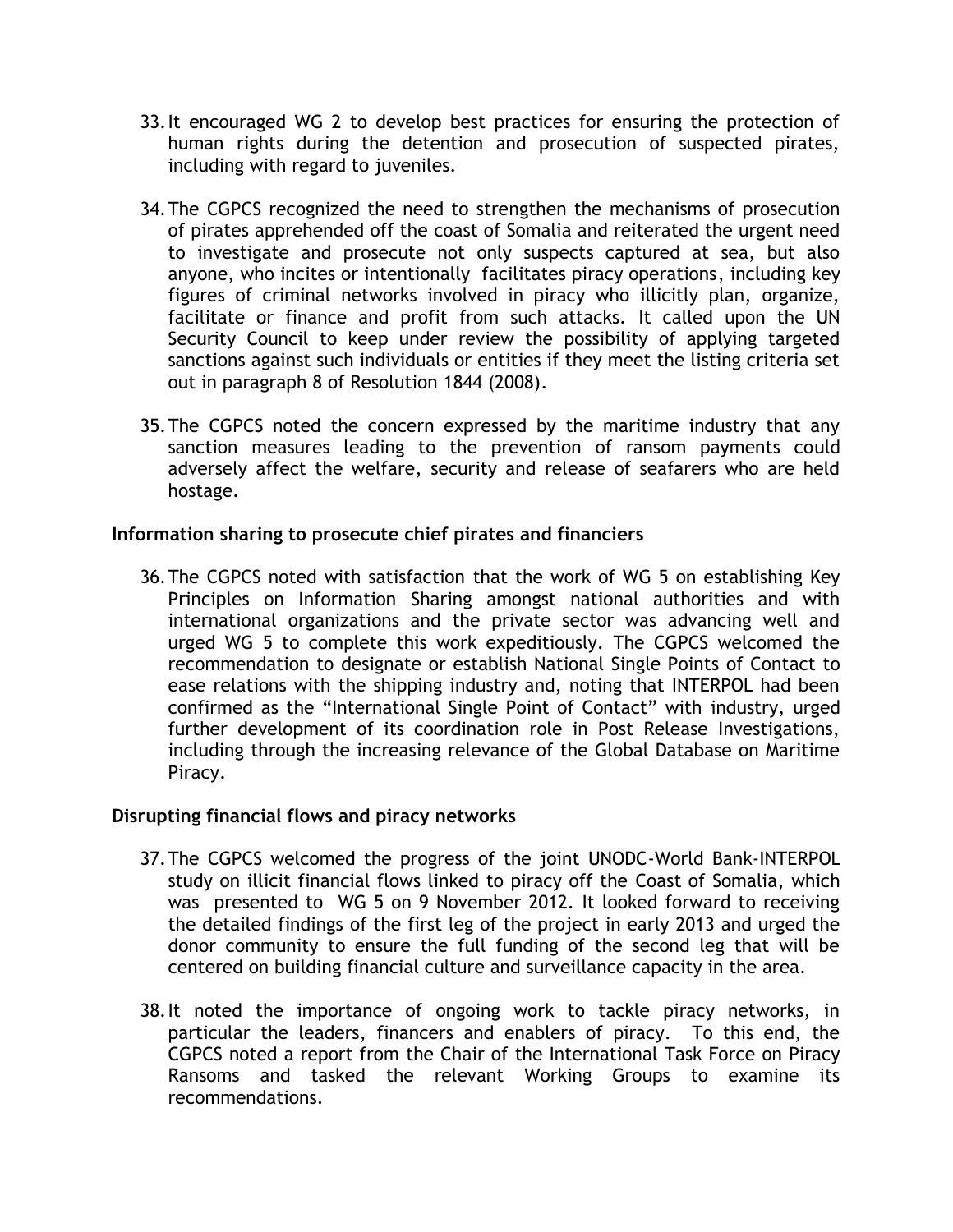- 39.It supported the proposal that the WG 2 and WG 5 Chairs call a special meeting of prosecutors in order to strengthen their cooperation and information flow as an important element in ensuring that the organisers, financiers and negotiators are brought to justice.
- 40.It noted the continued progress of the INTERPOL EVEXI (Evidence Exploitation Initiative) project, now involving several countries in the area, as well as the ongoing initiative aimed at establishing the Regional Anti-Piracy Prosecution and Intelligence Coordination Centre, hosted by the Republic of Seychelles.

#### **Enhancing counter-piracy communication**

- 41.The CGPCS highlighted the importance of a counter-piracy communication strategy as an important tool to guide international efforts to engage with Somalis both in and outside Somalia to increase their awareness of the criminal nature of piracy and its negative impacts, and underlined the need to ensure that cultural aspects be fully taken into consideration when designing counterpiracy messaging in order to send the right message to the right audiences at the right time.
- 42.It supported WG 4's efforts to coordinate the messaging of the different Working Groups regarding the achievements and challenges pertaining to their areas of concern.
- 43.It noted that the workshop held on 3-4 October 2012 in Copenhagen, with the participation of representatives of the Somali diaspora in Denmark, including community youth leaders, had recognized the need for greater CGPCS engagement with the Somali government to further convey counter-piracy messaging.
- 44.The CGPCS welcomed the work done by the UNPOS and UNODC in implementing the advocacy projects to raise awareness about the negative repercussions of piracy.
- 45.The CGPCS confirmed that access to the restricted part of its official website shall be provided only to CGPCS participants.

## **Trust Fund to Support Initiatives of States Countering Piracy off the Coast of Somalia**

46.The CGPCS endorsed the administrative changes in the Terms of Reference (ToR) of the Trust Fund to Support Initiatives of States Countering Piracy off the Coast of Somalia (Trust Fund) as amended by the Board of the Trust Fund in its meeting on 10 December 2012. The revised ToR will allow the UNDP's Multi